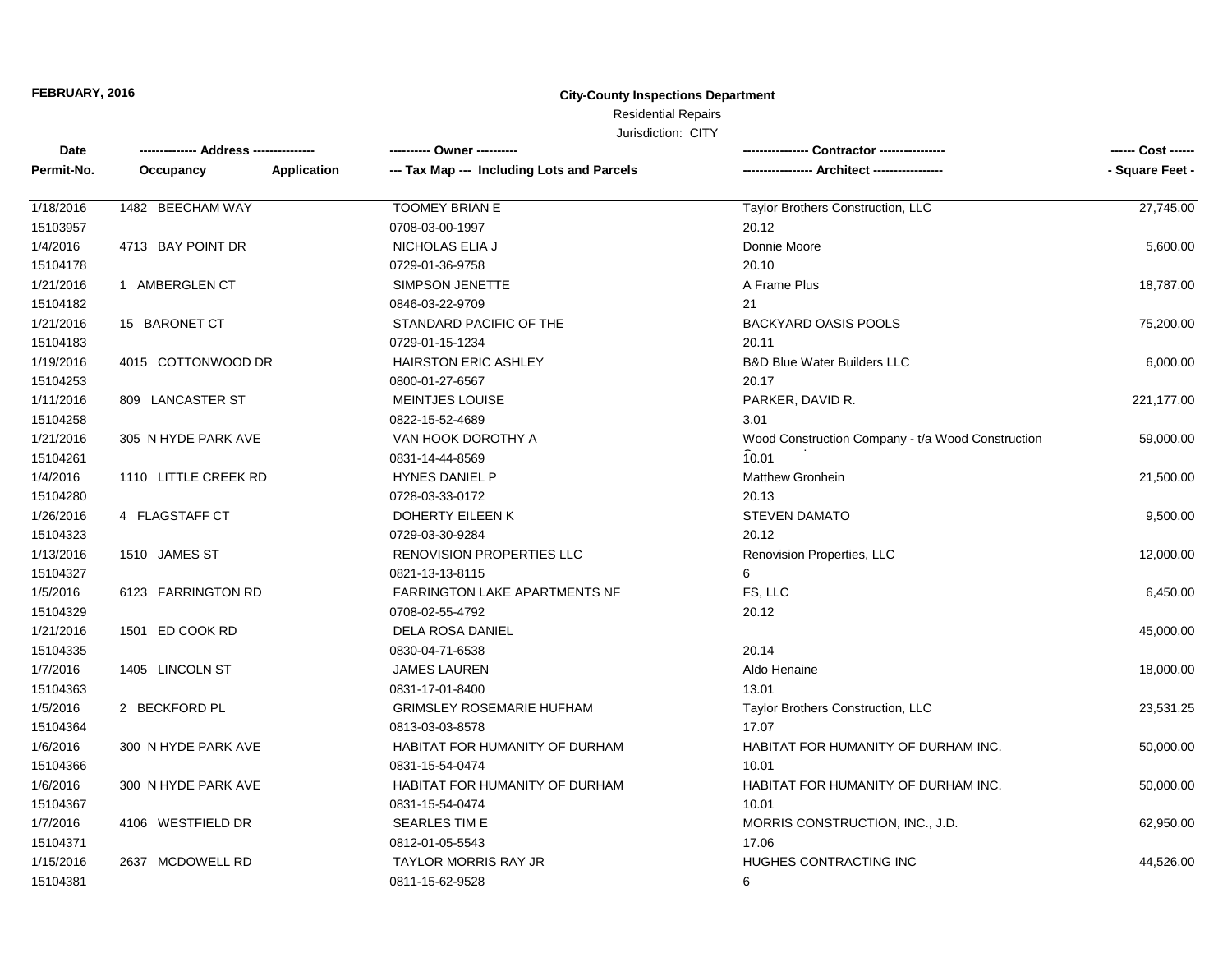# Residential Repairs

| Date       |                        |                    | ---------- Owner ----------                |                               | ------ Cost ------ |
|------------|------------------------|--------------------|--------------------------------------------|-------------------------------|--------------------|
| Permit-No. | Occupancy              | <b>Application</b> | --- Tax Map --- Including Lots and Parcels |                               | - Square Feet -    |
| 1/19/2016  | 300 N QUEEN ST         |                    | <b>GENESIS HOME</b>                        | WILSON, C.T., CONST. CO.      | 415,429.00         |
| 15104429   |                        |                    | 0831-09-17-2115                            | 11                            |                    |
| 1/7/2016   | 518 LYNN RD            |                    | SERRANO PEDRO SAUL                         | Carlos Melgar                 | 5,500.00           |
| 15104439   |                        |                    | 0841-19-61-8598                            | 18.02                         |                    |
| 1/6/2016   | 1014 LANCASTER ST      |                    | <b>JUSTICE MARY M</b>                      | ED'S CONTRACTING COMPANY      | 80,600.00          |
| 15104449   |                        |                    | 0822-15-54-7165                            | 3.01                          |                    |
| 1/6/2016   | 1509 S ROXBORO ST      |                    | <b>TAYLOR WANDA G</b>                      | MATTOCKS, STEVE               | 54,000.00          |
| 15104451   |                        |                    | 0821-20-71-8267                            | 13.03                         |                    |
| 1/7/2016   | 607 DOWD ST            |                    | <b>BRISCOE ENTERPRISES LLC</b>             | <b>CLAY ROBINSON</b>          | 20,000.00          |
| 15104460   |                        |                    | 0831-06-39-0193                            | 9                             |                    |
| 1/11/2016  | 1512 SASSAFRAS HILL ST |                    | ELLER GARRETT REX                          | Home By Design, LLC           | 24,000.00          |
| 15104492   |                        |                    | 0835-02-76-1556                            | 16.01                         |                    |
| 1/8/2016   | 121 EBON RD            |                    | WYNN ROBIN DENISE                          | CAROLINA CUSTOM BUILDERS      | 37,554.00          |
| 15104493   |                        |                    | 0729-03-43-6466                            | 20.10                         |                    |
| 1/21/2016  | 3307 DEVON RD          |                    | <b>RUBIN MARC</b>                          | <b>CREATIVE OF GREENSBORO</b> | 70,500.00          |
| 15104496   |                        |                    | 0810-18-31-9440                            | 20.08                         |                    |
| 1/19/2016  | 312 E TRINITY AVE      |                    | <b>SMITH ALICE</b>                         | MaryKate Construction, LLC    | 195,000.00         |
| 15104497   |                        |                    | 0832-17-20-4818                            | $\overline{2}$                |                    |
| 1/15/2016  | 406 DUNSTAN AVE        |                    | PARKER PAUL A                              |                               | 25,600.00          |
| 15104529   |                        |                    | 0821-20-91-2130                            | 13.01                         |                    |
| 1/28/2016  | 128 ROSEDALE CREEK DR  |                    | RELYEA ROSEMARIE B                         | HARLAND WINDOWS & SIDING      | 12,600.00          |
| 15104541   |                        |                    | 0769-03-32-7425                            | 19                            |                    |
| 1/7/2016   | 2801 SHOREHAM ST       |                    | JEGBADAI YVONNE CARLEY                     | Durham South Investments LLC  | 48,000.00          |
| 15104548   |                        |                    | 0820-09-27-3321                            | 20.07                         |                    |
| 1/28/2016  | 1109 DONPHIL RD        |                    | DEAD PATRIOTS INVESTMENTS &                |                               | 27,500.00          |
| 15104552   |                        |                    | 0824-01-28-9111                            | 16.03                         |                    |
| 1/28/2016  | 113 PLANO DR           |                    | SOLANKI JANEL LISA JAYANT                  | ROBCO FENCE AND DECK LLC      | 22,500.00          |
| 15104559   |                        |                    | 0850-03-22-4539                            | 18.05                         |                    |
| 1/7/2016   | 2701 PICKETT RD        |                    | FOREST AT DUKE INC                         | REBATH OF THE TRIANGLE        | 6,300.00           |
| 15104563   |                        |                    | 0810-07-59-3307                            | 20.15                         |                    |
| 1/4/2016   | 2722 CIRCLE DR         |                    | <b>LAMVIK MICHAEL</b>                      | FOX GENERAL CONTRACTING       | 95,717.00          |
| 15104569   |                        |                    | 0811-19-71-2570                            | 6                             |                    |
| 1/4/2016   | 4203 AMESBURY LN       |                    | LIPSITCH JOEL                              | JONES, GERALD, ALUMINUM       | 20,000.00          |
| 15104577   |                        |                    | 0719-01-05-2117                            | 20.18                         |                    |
| 1/5/2016   | 607 CHALCEDONY CT      |                    | POWELL NELSON                              | <b>Ismael Ballesteros</b>     | 3,500.00           |
| 15104583   |                        |                    | 0851-01-37-2030                            | 18.04                         |                    |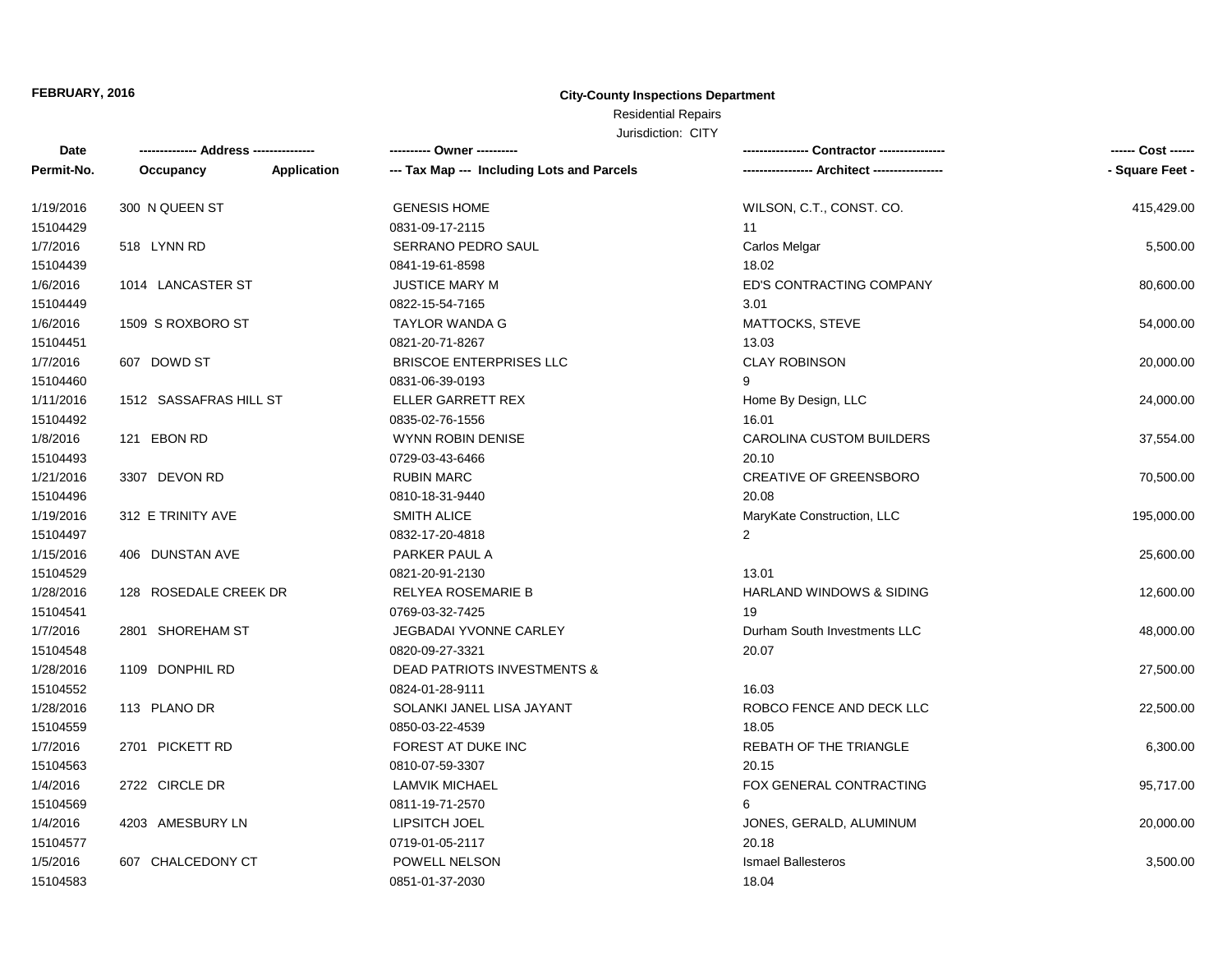# Residential Repairs

| Date       | -------------- Address --------------- |             | ---------- Owner ----------                |                                           | ------ Cost ------ |
|------------|----------------------------------------|-------------|--------------------------------------------|-------------------------------------------|--------------------|
| Permit-No. | Occupancy                              | Application | --- Tax Map --- Including Lots and Parcels | ----------------- Architect ------------- | - Square Feet -    |
| 1/5/2016   | 2015 WILSHIRE DR                       |             | DAVIS WILLIAM R                            | <b>CUSTOM QUALITY CARPENTRY LLC.</b>      | 125,000.00         |
| 15104602   |                                        |             | 0820-07-59-1992                            | $\mathbf{7}$                              |                    |
| 1/28/2016  | 606 DOWD ST                            |             | <b>VCIG HOLDINGS LLC</b>                   | <b>DANIEL RIOS</b>                        | 104,050.00         |
| 15104603   |                                        |             | 0831-06-38-0948                            |                                           |                    |
| 1/11/2016  | 1310 ARNETTE AVE                       |             | JONES C V                                  | POWER LIFT FOUNDATION REPAIR - T/A BOLIN  | 11,600.00          |
| 15104609   |                                        |             | 0821-15-53-1978                            | $7^{\circ}$                               |                    |
| 1/5/2016   | 3903 KING CHARLES RD                   |             | <b>GRIFFIN NED W</b>                       | FS, LLC                                   | 2,880.00           |
| 15104622   |                                        |             | 0719-03-21-2929                            | 20.08                                     |                    |
| 1/7/2016   | 3119 WILD MEADOW DR                    |             | <b>SMITHWICK DAVID B</b>                   | CRABTREE, D. DAVID, BLDR                  | 29,000.00          |
| 15104626   |                                        |             | 0813-16-82-0928                            | 17.07                                     |                    |
| 1/8/2016   | 2554 BITTERSWEET DR                    |             | 2554 BITTERSWEET DRIVE LLC                 | BUILDSENSE, INC.                          | 286,400.00         |
| 15104632   |                                        |             | 0813-02-67-7391                            | 17.07                                     |                    |
| 1/8/2016   | 2713 DUKE HOMESTEAD RD                 |             | BREWER DEBORAH OMARY                       | Blackard, Joseph T.                       | 1,985.00           |
| 15104640   |                                        |             | 0823-17-11-7234                            | 17.05                                     |                    |
| 1/8/2016   | 906 BURCH AVE                          |             | MOHAMMEDNUR BESHIRE                        | SIMPLIFIED CONSTRUCTION LLC               | 108,000.00         |
| 15104642   |                                        |             | 0821-06-48-2289                            |                                           |                    |
| 1/19/2016  | 8 SINCLAIR CIR                         |             | MHOON JUSTIN T                             | Reardon Renovations iNC.                  | 28,756.00          |
| 15104646   |                                        |             | 0801-04-54-1345                            | 20.17                                     |                    |
| 1/14/2016  | 201 FOSTER ST                          |             | DURHAM MARRIOTT HOTEL                      | SALISBURY & MOORE CONST., LLC.            | 1,704,930.18       |
| 1513286    |                                        |             | 0821-08-88-8060.L01                        | 8.01                                      |                    |
| 1/5/2016   | 1114 GURLEY ST                         |             | <b>WARING TYLER</b>                        | Tyrrell, Michael Joseph                   | 90,000.00          |
| 1513604    |                                        |             | 0831-05-29-0720                            |                                           |                    |
| 1/25/2016  | 610 MARTHA ST                          |             | SMITH CHARLES E                            | Johnson, Douglas Todd                     | 46,764.00          |
| 1513709    |                                        |             | 0830-05-08-3061                            | 13.03                                     |                    |
| 1/12/2016  | 1162 BELFAIR WAY                       |             | SCHOFIELD KELLY ALLAN                      |                                           | 2,750.00           |
| 16100007   |                                        |             | 0708-03-02-9780                            | 20.12                                     |                    |
| 1/7/2016   | 108 WOODTRELLIS CT                     |             | KURODA MELODY M                            | Structurally Speaking, LLC                | 16,000.00          |
| 16100008   |                                        |             | 0860-01-18-0342                            | 18.05                                     |                    |
| 1/20/2016  | 211 N DRIVER ST                        |             | <b>MOORE ANTHONY P</b>                     | PATTERSON CUSTOM BUILDERS LLC             | 75,000.00          |
| 16100010   |                                        |             | 0831-15-54-9431                            | 10.01                                     |                    |
| 1/14/2016  | 106 N DRIVER ST                        |             | THOMPSON-BULLOCK MARK MCCOY                | NC Shed Builder                           | 4,100.00           |
| 16100013   |                                        |             | 0831-15-63-1990                            | 10.01                                     |                    |
| 1/25/2016  | 4 AUTUMN WOODS DR                      |             | <b>CLARK NATHAN</b>                        | JT Carpentry - dba Jesse Thomas           | 15,000.00          |
| 16100025   |                                        |             | 0719-04-61-4311                            | 20.11                                     |                    |
| 1/25/2016  | 4900 CENTERWAY DR                      |             | <b>BAUSCH MARTHA</b>                       | THD AT-HOME SERVICES, INC.                | 15,000.00          |
| 16100027   |                                        |             | 0801-03-33-2608                            | 20.17                                     |                    |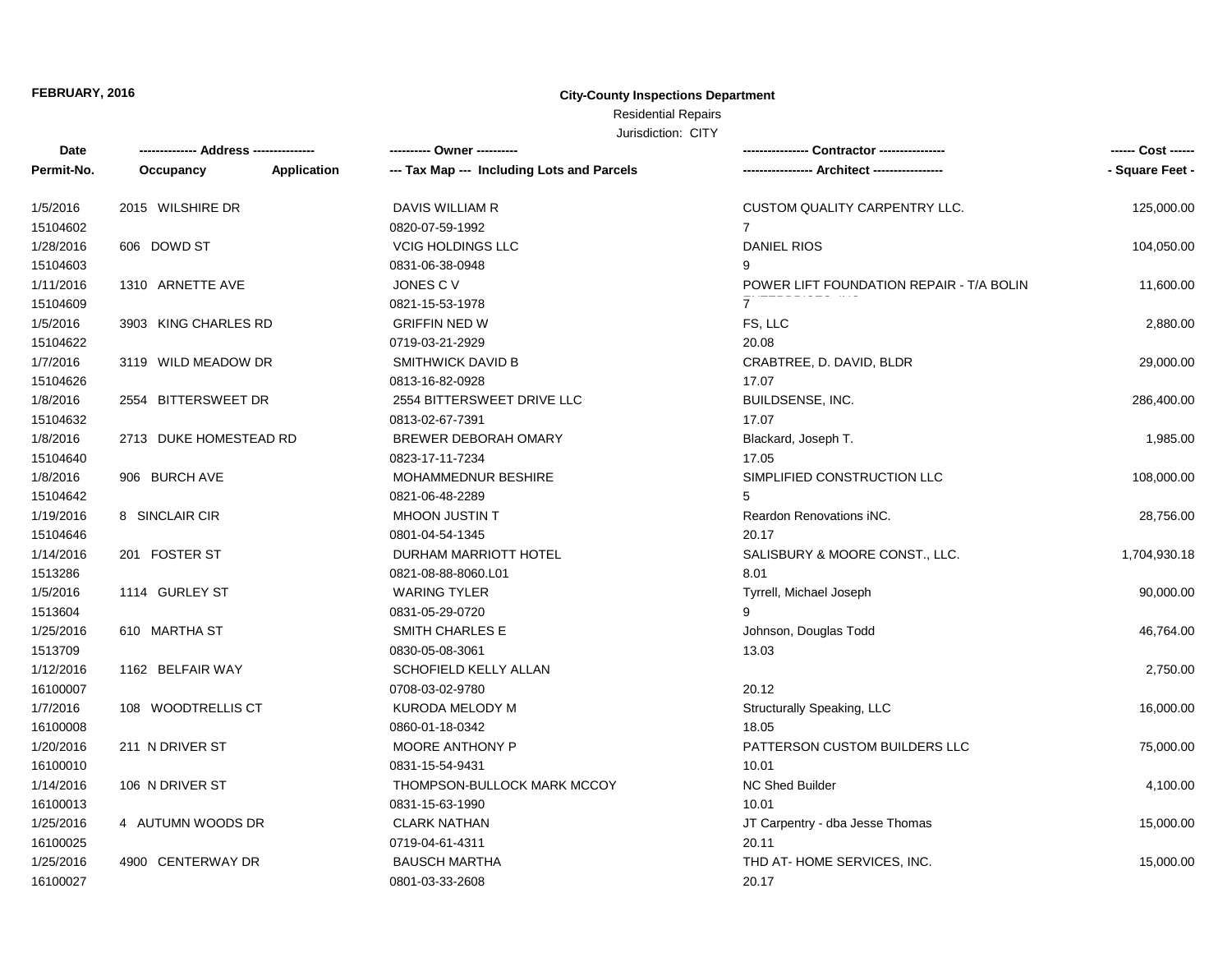## Residential Repairs

| Date       | -------------- Address --------------- |             |                                            |                                           | ------ Cost ------ |
|------------|----------------------------------------|-------------|--------------------------------------------|-------------------------------------------|--------------------|
| Permit-No. | Occupancy                              | Application | --- Tax Map --- Including Lots and Parcels |                                           | - Square Feet -    |
| 1/26/2016  | 228 MONTICELLO AVE                     |             | <b>GIBOWSKI LAURA D</b>                    | PARKER, DAVID R.                          | 114,029.55         |
| 16100032   |                                        |             | 0820-09-27-4017                            | 20.07                                     |                    |
| 1/19/2016  | 718 DULUTH ST                          |             | ROBERTS HENRY ARNOLD JR                    | <b>CUSTOM QUALITY CARPENTRY LLC.</b>      | 53,200.00          |
| 16100035   |                                        |             | 0803-04-93-7856                            | 17.07                                     |                    |
| 1/13/2016  | 2118 SPRUNT AVE                        |             | PAINTER WILLIAM E JR                       | Olmstead Homesteads, Inc.                 | 14,000.00          |
| 16100036   |                                        |             | 0822-09-16-7808                            | 4.01                                      |                    |
| 1/19/2016  | 2800 ENFIELD DR                        |             | DELCID-MACHUCA GERMAN                      | Home Improvements Orellana, Inc.          | 22,250.00          |
| 16100037   |                                        |             | 0739-02-58-8057                            | 20.14                                     |                    |
| 1/6/2016   | 215 CHERYL AVE                         |             | <b>LEWIS VERONCIA</b>                      | SEARS HOME IMPROVEMENT PRODUCTS, INC.     | 15,880.00          |
| 16100039   |                                        |             | 0825-04-70-6180                            | 16.01                                     |                    |
| 1/15/2016  | 1403 AUBURNDALE DR                     |             | AUCHTER THOMAS M                           | <b>GARUDA CUSTOM DECKS</b>                | 4,200.00           |
| 16100047   |                                        |             | 0728-04-52-3921                            | 20.13                                     |                    |
| 1/12/2016  | 1212 SUMMERVILLE LN                    |             | <b>GOODMAN LEONARD A</b>                   | WOODS, CHARLES, BUILDER                   | 25,800.00          |
| 16100053   |                                        |             | 0836-02-95-7354                            | 21                                        |                    |
| 1/28/2016  | 2108 SUNSET AVE                        |             | <b>BECKETT DAVID A</b>                     |                                           | 6,000.00           |
| 16100055   |                                        |             | 0822-09-17-9361                            | 4.01                                      |                    |
| 1/12/2016  | 116 S DRIVER ST                        |             | <b>RENOVISION PROPERTIES LLC</b>           | Renovision Properties, LLC                | 12,000.00          |
| 16100058   |                                        |             | 0831-15-63-0357                            | 10.01                                     |                    |
| 1/15/2016  | 4405 HOLT SCHOOL RD                    |             | SORRELL QUINTON L                          | MCKINNEY HOME RENOVATION AND REPAIR, INC. | 19,148.00          |
| 16100059   |                                        |             | 0824-20-71-7270                            | 17.10                                     |                    |
| 1/18/2016  | 3517 MANFORD DR                        |             | HUTCHINS WILLIAM PAUL EST                  | WASPCO, CORP.                             | 139,500.00         |
| 16100063   |                                        |             | 0810-20-90-7709                            | 20.07                                     |                    |
| 1/15/2016  | 2700 RAMBLEGATE LN                     |             | WATSON LEWIS J III                         | SEARS HOME IMPROVEMENT PRODUCTS, INC.     | 9,739.00           |
| 16100080   |                                        |             | 0823-09-05-3164                            | 17.05                                     |                    |
| 1/28/2016  | 2215 W CLUB BLVD                       |             | COWARD MARJORIE O                          | Rufty & McLamb Building Company, LLC      | 282,529.00         |
| 16100081   |                                        |             | 0822-09-15-0166                            | 4.01                                      |                    |
| 1/20/2016  | 2217 TAMPA AVE                         |             | <b>HARROD BRUCE N</b>                      | RIGGS-HARROD BUILDERS                     | 10,000.00          |
| 16100084   |                                        |             | 0812-08-98-6353                            | 4.01                                      |                    |
| 1/13/2016  | 209 SELKIRK PL                         |             | <b>BLACKBURN CYNTHIA C</b>                 | FOUNDATION XPERTS, LLC                    | 4,000.00           |
| 16100091   |                                        |             | 0820-13-14-7702                            | 20.07                                     |                    |
| 1/21/2016  | 3945 ST MARKS RD                       |             | ROSE DONALD J                              | <b>GRAU BUILDING COMPANY</b>              | 130,185.00         |
| 16100092   |                                        |             | 0719-01-18-6199                            | 20.08                                     |                    |
| 1/21/2016  | 1300 GEORGIA AVE                       |             | PHYILLAIER WAYNE                           | Taylor Brothers Construction, LLC         | 20,392.50          |
| 16100107   |                                        |             | 0812-12-95-6760                            | 4.01                                      |                    |
| 1/19/2016  | 1211 CARPENTER FLETCHER RD             |             | PRICE GERALD                               | FOUNDATION XPERTS, LLC                    | 6,350.00           |
| 16100118   |                                        |             | 0728-02-98-6362                            | 20.10                                     |                    |